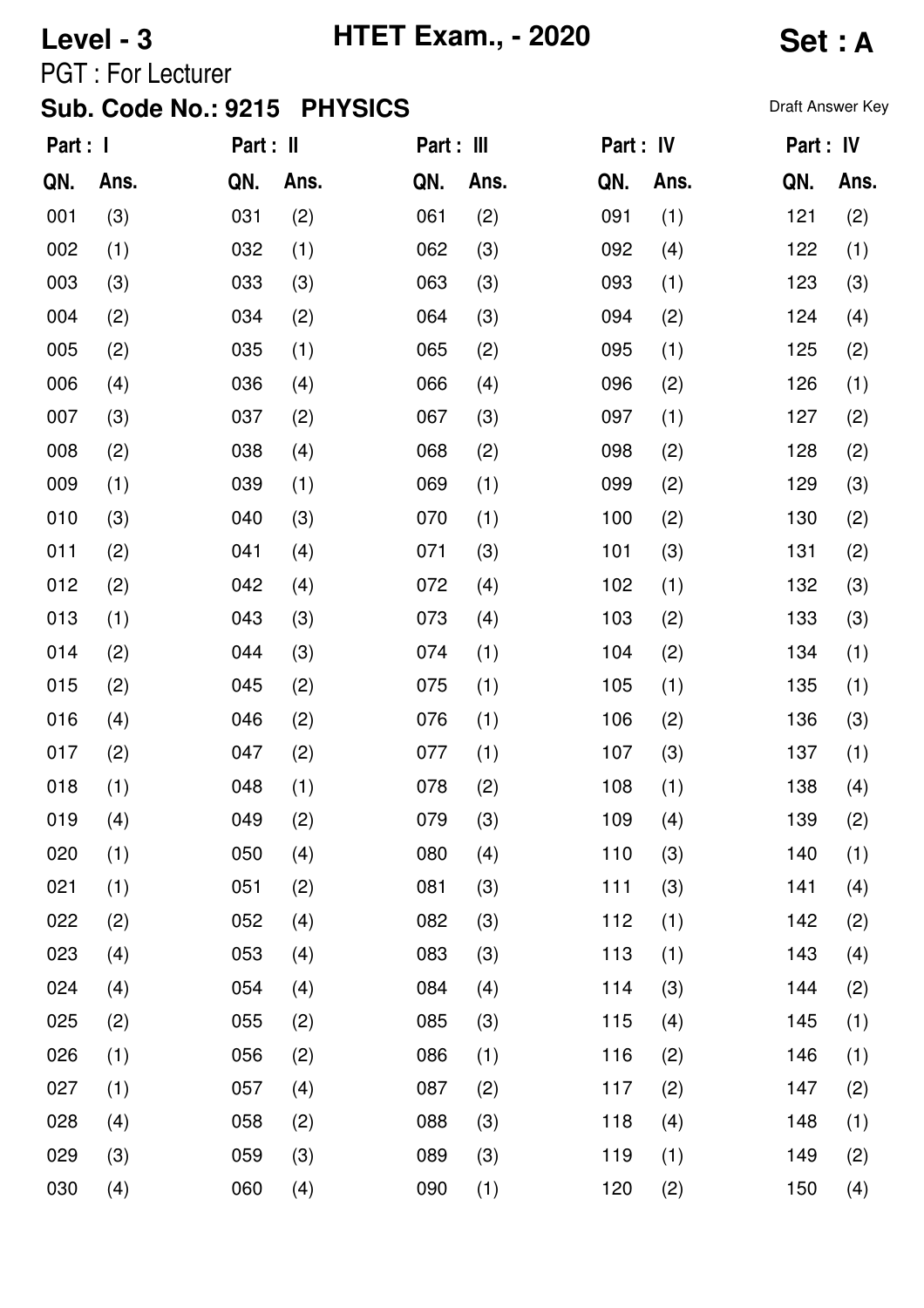# **Level - 3 HTET Exam., - 2020 Set : B**

PGT : For Lecturer

| Part : I |      | Part : II |      | Part : III |      | Part : IV |      | Part : IV |      |
|----------|------|-----------|------|------------|------|-----------|------|-----------|------|
| QN.      | Ans. | QN.       | Ans. | QN.        | Ans. | QN.       | Ans. | QN.       | Ans. |
| 001      | (4)  | 031       | (3)  | 061        | (4)  | 091       | (2)  | 121       | (4)  |
| 002      | (2)  | 032       | (2)  | 062        | (2)  | 092       | (1)  | 122       | (1)  |
| 003      | (4)  | 033       | (4)  | 063        | (1)  | 093       | (2)  | 123       | (1)  |
| 004      | (1)  | 034       | (4)  | 064        | (3)  | 094       | (4)  | 124       | (1)  |
| 005      | (4)  | 035       | (3)  | 065        | (1)  | 095       | (2)  | 125       | (1)  |
| 006      | (1)  | 036       | (4)  | 066        | (2)  | 096       | (2)  | 126       | (2)  |
| 007      | (1)  | 037       | (2)  | 067        | (1)  | 097       | (2)  | 127       | (2)  |
| 008      | (2)  | 038       | (1)  | 068        | (2)  | 098       | (2)  | 128       | (4)  |
| 009      | (4)  | 039       | (4)  | 069        | (1)  | 099       | (3)  | 129       | (3)  |
| 010      | (4)  | 040       | (3)  | 070        | (3)  | 100       | (2)  | 130       | (1)  |
| 011      | (4)  | 041       | (2)  | 071        | (4)  | 101       | (1)  | 131       | (1)  |
| 012      | (1)  | 042       | (1)  | 072        | (3)  | 102       | (4)  | 132       | (2)  |
| 013      | (3)  | 043       | (3)  | 073        | (3)  | 103       | (1)  | 133       | (2)  |
| 014      | (1)  | 044       | (1)  | 074        | (3)  | 104       | (4)  | 134       | (3)  |
| 015      | (4)  | 045       | (2)  | 075        | (1)  | 105       | (4)  | 135       | (2)  |
| 016      | (2)  | 046       | (4)  | 076        | (1)  | 106       | (3)  | 136       | (1)  |
| 017      | (3)  | 047       | (4)  | 077        | (4)  | 107       | (2)  | 137       | (3)  |
| 018      | (3)  | 048       | (2)  | 078        | (3)  | 108       | (3)  | 138       | (2)  |
| 019      | (3)  | 049       | (4)  | 079        | (2)  | 109       | (1)  | 139       | (1)  |
| 020      | (2)  | 050       | (3)  | 080        | (4)  | 110       | (2)  | 140       | (2)  |
| 021      | (2)  | 051       | (2)  | 081        | (2)  | 111       | (2)  | 141       | (1)  |
| 022      | (3)  | 052       | (2)  | 082        | (1)  | 112       | (3)  | 142       | (3)  |
| 023      | (1)  | 053       | (2)  | 083        | (3)  | 113       | (2)  | 143       | (3)  |
| 024      | (2)  | 054       | (1)  | 084        | (1)  | 114       | (1)  | 144       | (4)  |
| 025      | (1)  | 055       | (2)  | 085        | (4)  | 115       | (1)  | 145       | (1)  |
| 026      | (2)  | 056       | (4)  | 086        | (3)  | 116       | (4)  | 146       | (2)  |
| 027      | (2)  | 057       | (2)  | 087        | (3)  | 117       | (2)  | 147       | (1)  |
| 028      | (2)  | 058       | (4)  | 088        | (3)  | 118       | (1)  | 148       | (1)  |
| 029      | (2)  | 059       | (2)  | 089        | (3)  | 119       | (2)  | 149       | (2)  |
| 030      | (1)  | 060       | (4)  | 090        | (3)  | 120       | (4)  | 150       | (3)  |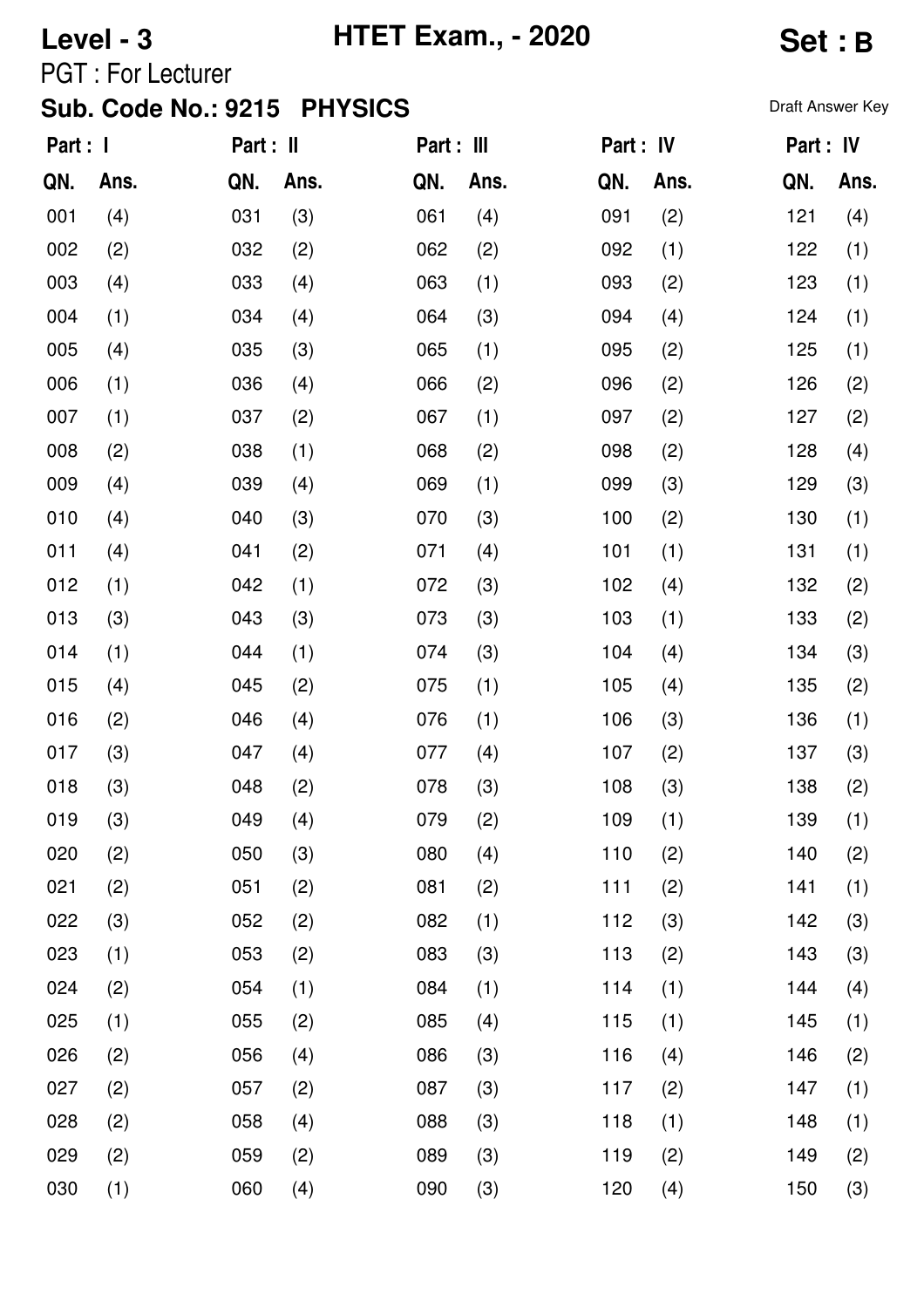# **Level - 3 HTET Exam., - 2020 Set : C**

PGT : For Lecturer

| Part : I |      | Part : II |      | Part : III |      | Part : IV |      | Part : IV |      |
|----------|------|-----------|------|------------|------|-----------|------|-----------|------|
| QN.      | Ans. | QN.       | Ans. | QN.        | Ans. | QN.       | Ans. | QN.       | Ans. |
| 001      | (1)  | 031       | (4)  | 061        | (3)  | 091       | (2)  | 121       | (1)  |
| 002      | (4)  | 032       | (4)  | 062        | (3)  | 092       | (3)  | 122       | (3)  |
| 003      | (2)  | 033       | (2)  | 063        | (1)  | 093       | (2)  | 123       | (1)  |
| 004      | (3)  | 034       | (3)  | 064        | (3)  | 094       | (1)  | 124       | (2)  |
| 005      | (1)  | 035       | (1)  | 065        | (2)  | 095       | (4)  | 125       | (2)  |
| 006      | (3)  | 036       | (2)  | 066        | (2)  | 096       | (4)  | 126       | (1)  |
| 007      | (1)  | 037       | (1)  | 067        | (4)  | 097       | (2)  | 127       | (3)  |
| 008      | (2)  | 038       | (1)  | 068        | (1)  | 098       | (4)  | 128       | (2)  |
| 009      | (2)  | 039       | (3)  | 069        | (1)  | 099       | (4)  | 129       | (2)  |
| 010      | (1)  | 040       | (2)  | 070        | (3)  | 100       | (1)  | 130       | (2)  |
| 011      | (3)  | 041       | (4)  | 071        | (1)  | 101       | (2)  | 131       | (4)  |
| 012      | (4)  | 042       | (3)  | 072        | (3)  | 102       | (2)  | 132       | (1)  |
| 013      | (3)  | 043       | (4)  | 073        | (1)  | 103       | (2)  | 133       | (3)  |
| 014      | (4)  | 044       | (2)  | 074        | (4)  | 104       | (1)  | 134       | (4)  |
| 015      | (2)  | 045       | (3)  | 075        | (2)  | 105       | (2)  | 135       | (2)  |
| 016      | (4)  | 046       | (4)  | 076        | (4)  | 106       | (2)  | 136       | (1)  |
| 017      | (2)  | 047       | (2)  | 077        | (4)  | 107       | (4)  | 137       | (2)  |
| 018      | (4)  | 048       | (1)  | 078        | (1)  | 108       | (2)  | 138       | (3)  |
| 019      | (2)  | 049       | (2)  | 079        | (3)  | 109       | (3)  | 139       | (4)  |
| 020      | (1)  | 050       | (2)  | 080        | (2)  | 110       | (2)  | 140       | (2)  |
| 021      | (1)  | 051       | (4)  | 081        | (3)  | 111       | (1)  | 141       | (2)  |
| 022      | (4)  | 052       | (2)  | 082        | (3)  | 112       | (1)  | 142       | (1)  |
| 023      | (2)  | 053       | (2)  | 083        | (1)  | 113       | (3)  | 143       | (1)  |
| 024      | (2)  | 054       | (2)  | 084        | (3)  | 114       | (2)  | 144       | (1)  |
| 025      | (3)  | 055       | (4)  | 085        | (3)  | 115       | (2)  | 145       | (1)  |
| 026      | (4)  | 056       | (4)  | 086        | (4)  | 116       | (1)  | 146       | (1)  |
| 027      | (2)  | 057       | (4)  | 087        | (1)  | 117       | (2)  | 147       | (1)  |
| 028      | (1)  | 058       | (2)  | 088        | (3)  | 118       | (3)  | 148       | (3)  |
| 029      | (1)  | 059       | (4)  | 089        | (2)  | 119       | (1)  | 149       | (1)  |
| 030      | (2)  | 060       | (3)  | 090        | (3)  | 120       | (4)  | 150       | (3)  |